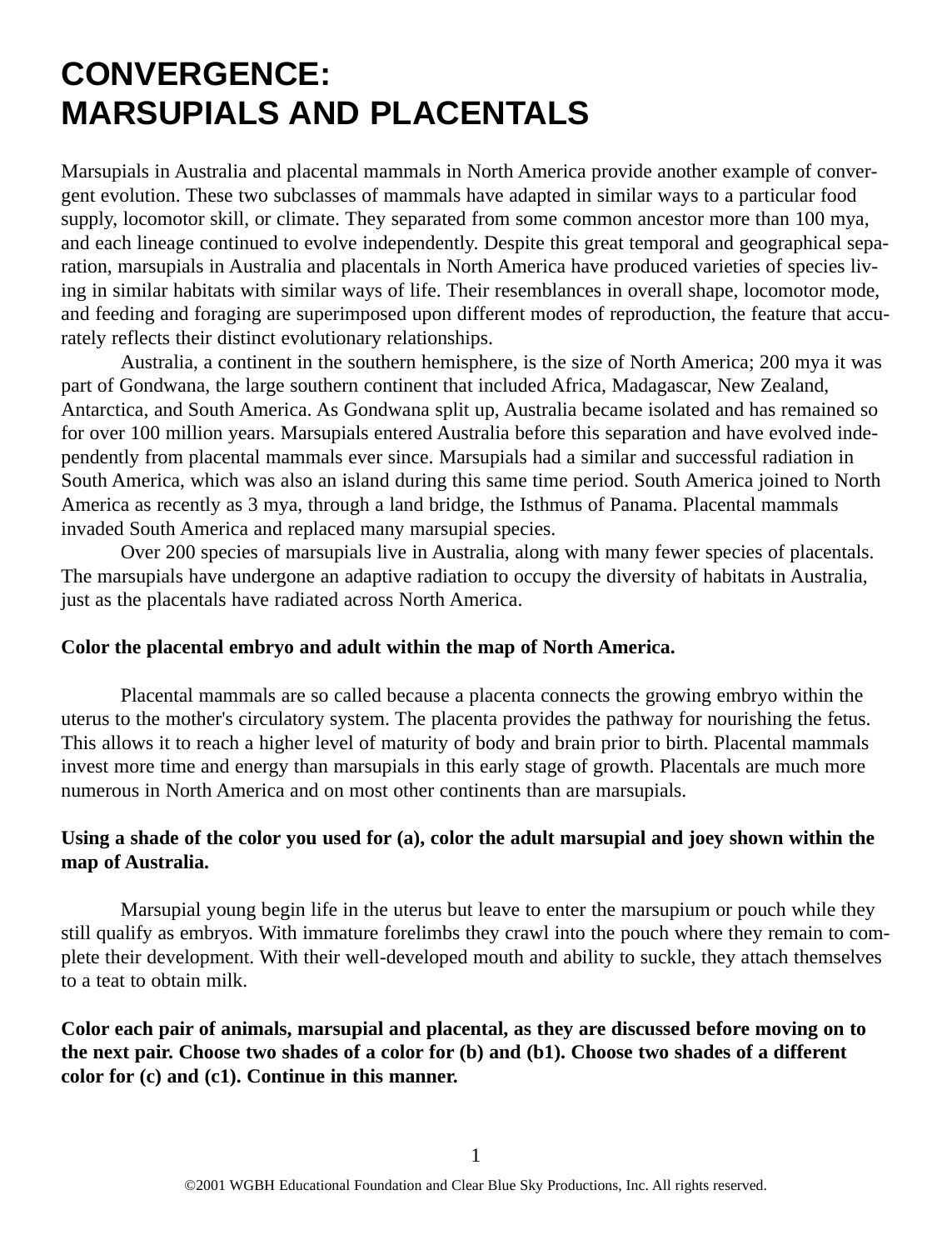Marsupial mice, like placental mice in North America, are small, agile climbers inhabiting low shrubs. They live in dense ground cover and forage at night for small food items The two mice exhibit similarities in size and body shape, and each group has numerous species.

Flying phalangers resemble flying squirrels. Both are gliders that eat insects and plants. Both the phalanger and squirrel have skin stretched between forelimbs and hindlimbs to provide greater surface area for gliding from one tree to the next.

Marsupial moles, like common moles in North America, burrow through soft soil to find and eat insects. The streamlined body shape, and the modified forelimbs for digging, facilitate an underground, insect-eating way of life. Velvety fur expedites smooth movement through the soil. The fur is white to orange in the marsupial mole and gray in the North American mole.

The wombat, like the North American groundhog, uses rodentlike teeth to eat roots and other plants. Both animals excavate burrows.

Rabbit-eared bandicoots resemble rabbits in North America. Both these animals have welldeveloped hindlimbs, which reflect their hopping form of locomotion, and their long ears emphasize the important role of hearing. The bandicoots have varied diets - some eat insects and plants; rabbits are exclusively vegetarian.

The Tasmanian wolf, a carnivorous marsupial resembling the placental wolf, inhabited mainland Australia as well as Tasmania. Its limb bones were long and adapted for running, and the skull and sharp teeth were adapted for tearing meat. Because it sometimes preyed on sheep and cattle, ranchers started a campaign to exterminate it (about 1900). The last Tasmanian wolf died in the Hobart Zoo in 1936.

Marsupial and placental mammals of Australia and North America illustrate one example of evolutionary convergence, where species not closely related resemble each other because they fill similar niches in each continent. In rain forest habitats of West Africa and South America, for example, or in the deserts of North America and Africa, other convergences in animal and plant life can be found.

> – adapted from *The Human Evolution Coloring Book*, 2d ed., by Adrienne L. Zihlman. Produced by Coloring Concepts Inc. New York: HarperCollins, 2001.